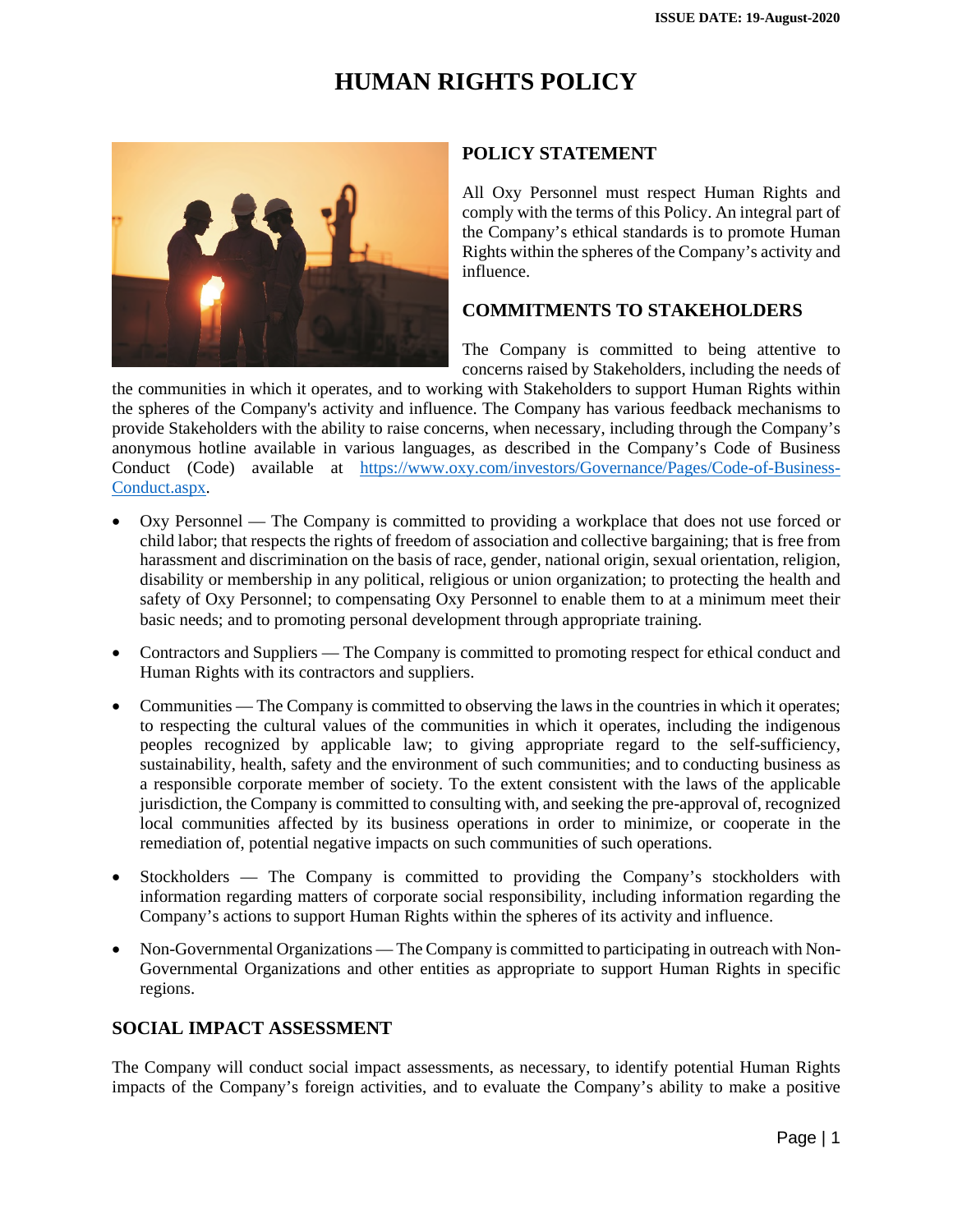# **HUMAN RIGHTS POLICY**

impact in the communities where it operates. This assessment will be repeated as needed by changes in the socio-political environment, changes in operations, or other situations.

The Company may periodically reassess the security risks in the existing jurisdictions in which it operates and, based on this assessment, as appropriate, revise its security measures with the aim to protect Oxy Personnel and the Company's assets in a manner consistent with the Company's commitment to promote Human Rights as set forth in this Policy.

### **DUE DILIGENCE AND FOREIGN CONTRACTS**

The Ethical Business Conduct (EBC) Policy and related procedures require due diligence be conducted on all non-U.S. contractors and suppliers. This vetting process includes background checks designed to identify past corruption or fraud, as well as significant Human Rights violations that have been confirmed through publicly available resources.

Foreign contracts will include provisions with respect to the observance of Human Rights, as necessary based on the nature and risks of the types of goods or services to be provided, as well as applicable laws relating to Human Rights. Certain locations and types of activities may have a need for additional or heightened due diligence or training, as discussed in section 4.6. For example, in negotiating foreign contracts for the provision of security services with respect to the Company's foreign activities, the Company will seek to obtain a commitment from the party providing such services to those principles espoused in the United Nations Code of Conduct for Law Enforcement Officials, as applied in the ILO Declaration on Fundamental Principles and Rights at Work.

The Company will seek to include the acknowledgement that the host foreign government is committed to the United Nations Code of Conduct for Law Enforcement Officials, as applied in the ILO Declaration on Fundamental Principles and Rights at Work and ILO Convention 169, in contracts with foreign governments for the provision of security services.

Failure of a contractor or supplier to comply with contractual provisions concerning respect for Human Rights may be treated as a breach of contract and be subject to appropriate remedies contained therein for breaches, including termination of the applicable foreign contract.

#### **HIRING PRACTICES**

The Human Resources and Security Departments will assess the standards required for vetting of prospective Oxy Personnel.

The background of all prospective employees of the Security Department or contingent workers engaged to provide private security services will be screened and vetted with respect to any record of adjudicated violations of criminal or Human Rights laws or the United Nations Code of Conduct for Law Enforcement Officials. No person who has been found guilty by a court of law for violating Human Rights will be hired knowingly for employment or engaged as a contingent worker acting on the Company's behalf.

### **INTERNAL COMMUNICATION AND TRAINING**

This Policy is referenced in the Company's Code and available on the Company's intranet.

Training and compliance certifications on the Company's Code are periodically provided to Oxy Personnel.

Specialized training on this Policy may be provided periodically.